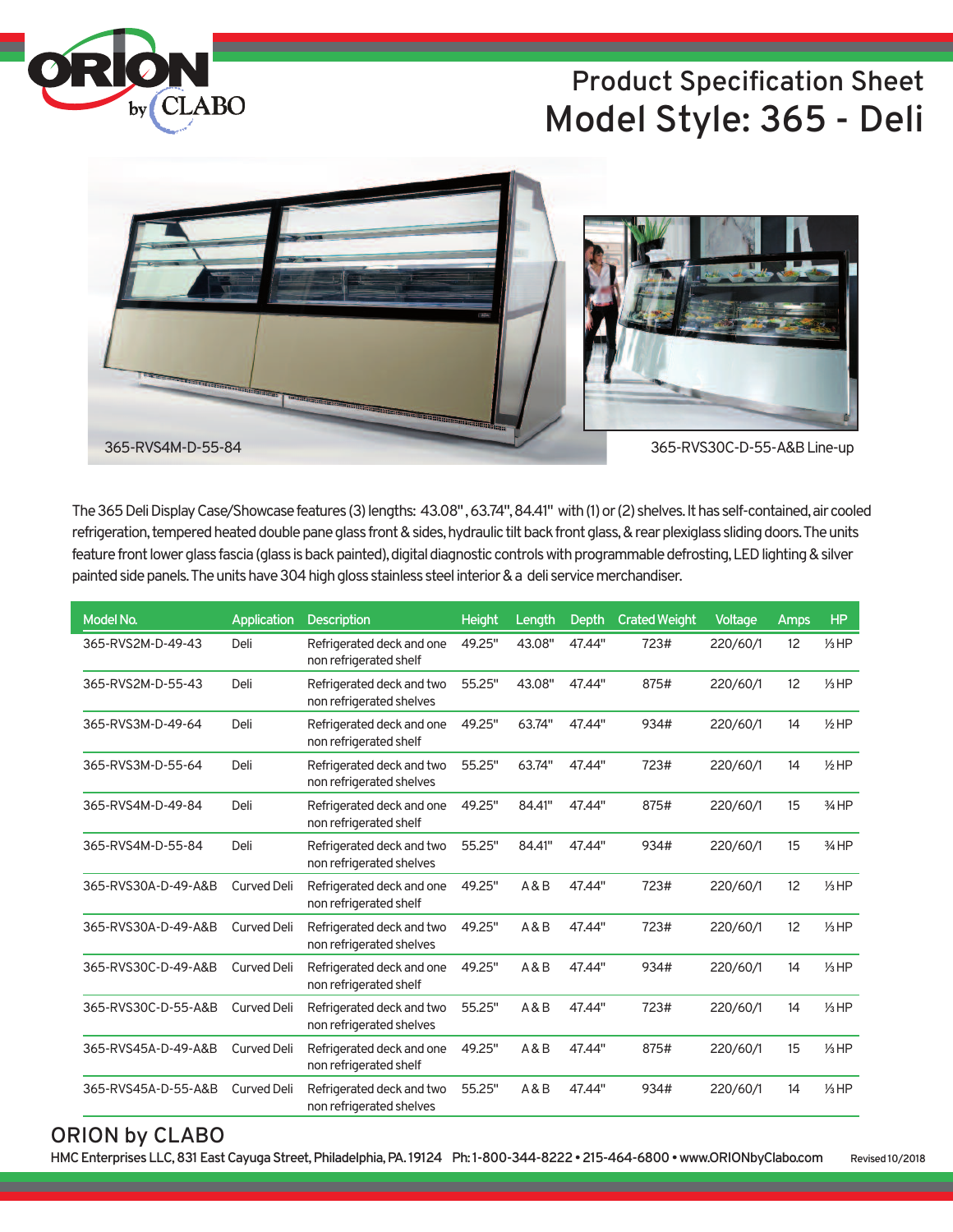

## **Product Specification Sheet Model Style: 365 - Deli**

### **Features**

- **AnInnovative"AllSeasonConvertible"Model**
- **Back Painted Front Glass Fascia in RAL Color Options**
- Low Temp to Medium Temp Conversion Capability, with Retractable Glass Shelves
- Available in Linear, 30 and 45 Degrees Curved Designs
- Two Height Profile Options: 49.25" and 55.25"
- Stainless Steel Work Surface with Granite Options Available
- **RALCustomColorOptions**
- **Hydraulic Tilt Back Front Glass**
- **Self-Contained,AirCooledCondensingUnit**
- **Hot Gas Defrost**
- **GalvanizedSteelChassisConstruction**
- **Insulated/Non-CfcEcologicPolyurethaneFoam**
- **•** Inside Structure / High Gloss 304 Stainless Steel
- **Digital, Diagnostic Control Programmable Defrost**
- **Tempered, Double Pane Heated Glass**
- **HydraulicTilt-BackFrontGlass**
- **Rear, Plexiglass Sliding Doors**
- **Standard Silver Lacquered Side Panels**
- **MultiplexingCapability**

### **Optional Features**

- **Rear Sliding Double Pane Glass Doors**
- **Casters**
- **Granite Work Surface (Operator Side)**
- **RALCustomColorOptions**



**14.20**

### **ORION by CLABO**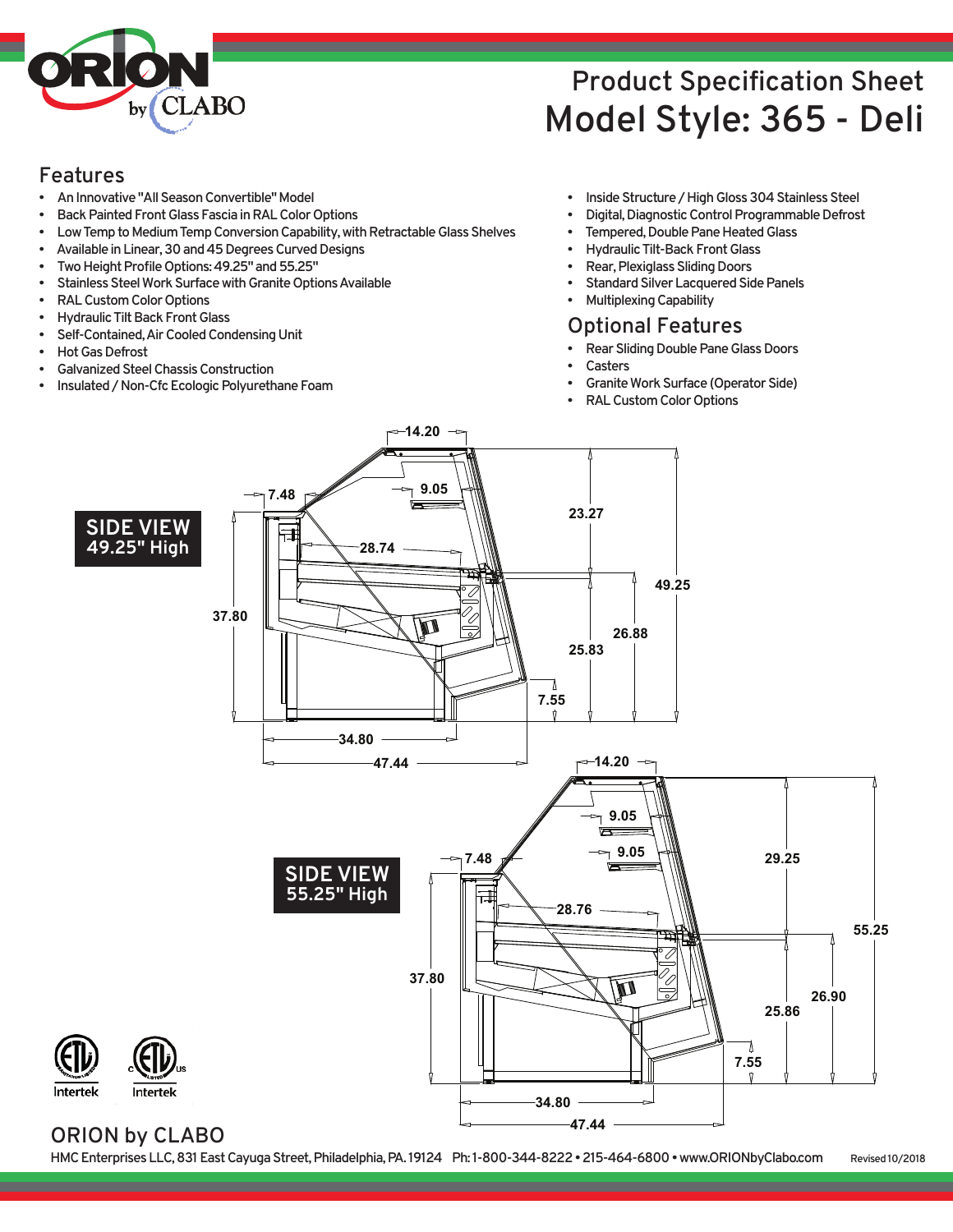# by CLABO **Product Specification Sheet Model Style: 365 - Deli 43.08" , 63.74" Length - Plan Views, Rear View, Front Views PLANVIEW PLANVIEW**

**Power Connection 43.08 49.25 Power Connection 43.08 55.25 49.25 43.08 55.25 43.08 FRONTVIEW REAR VIEW 43.08 49.25 63.74 55.25 63.74 Power Connection 63.74 49.25 Power Connection 63.74 55.25 63.74 FRONT VIEW REAR VIEW**



Required ambient conditions: 75˚F; 55% Relative Humidity Drawings and Specification are subject to change without notice.

Intertek

ELECTRICAL CONNECTION: Display cases are shipped with applicable junction box for hardwired installation Options exist for several NEMA configurations Plug and/or receptacle configurations are at the discreation of the electrical installer

### **ORION by CLABO**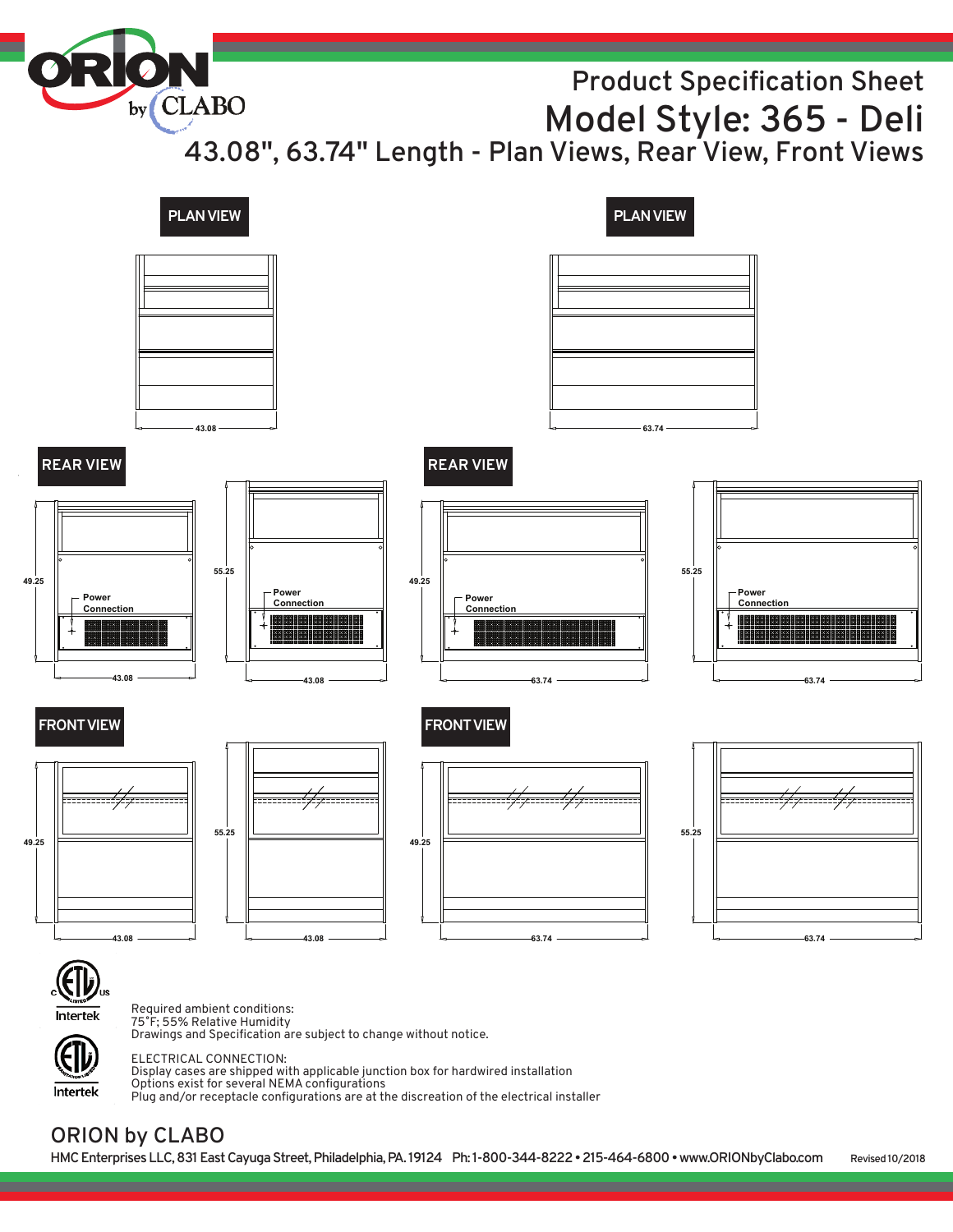by<sub>(CLABO</sub>

## **Product Specification Sheet Model Style: 365 - Deli**

**84.41" Length - Plan Views, Rear View, Front Views**



Intertek Intertek Required ambient conditions: 75˚F; 55% Relative Humidity Drawings and Specification are subject to change without notice.

#### ELECTRICAL CONNECTION:

Display cases are shipped with applicable junction box for hardwired installation Options exist for several NEMA configurations Plug and/or receptacle configurations are at the discreation of the electrical installer

### **ORION by CLABO**